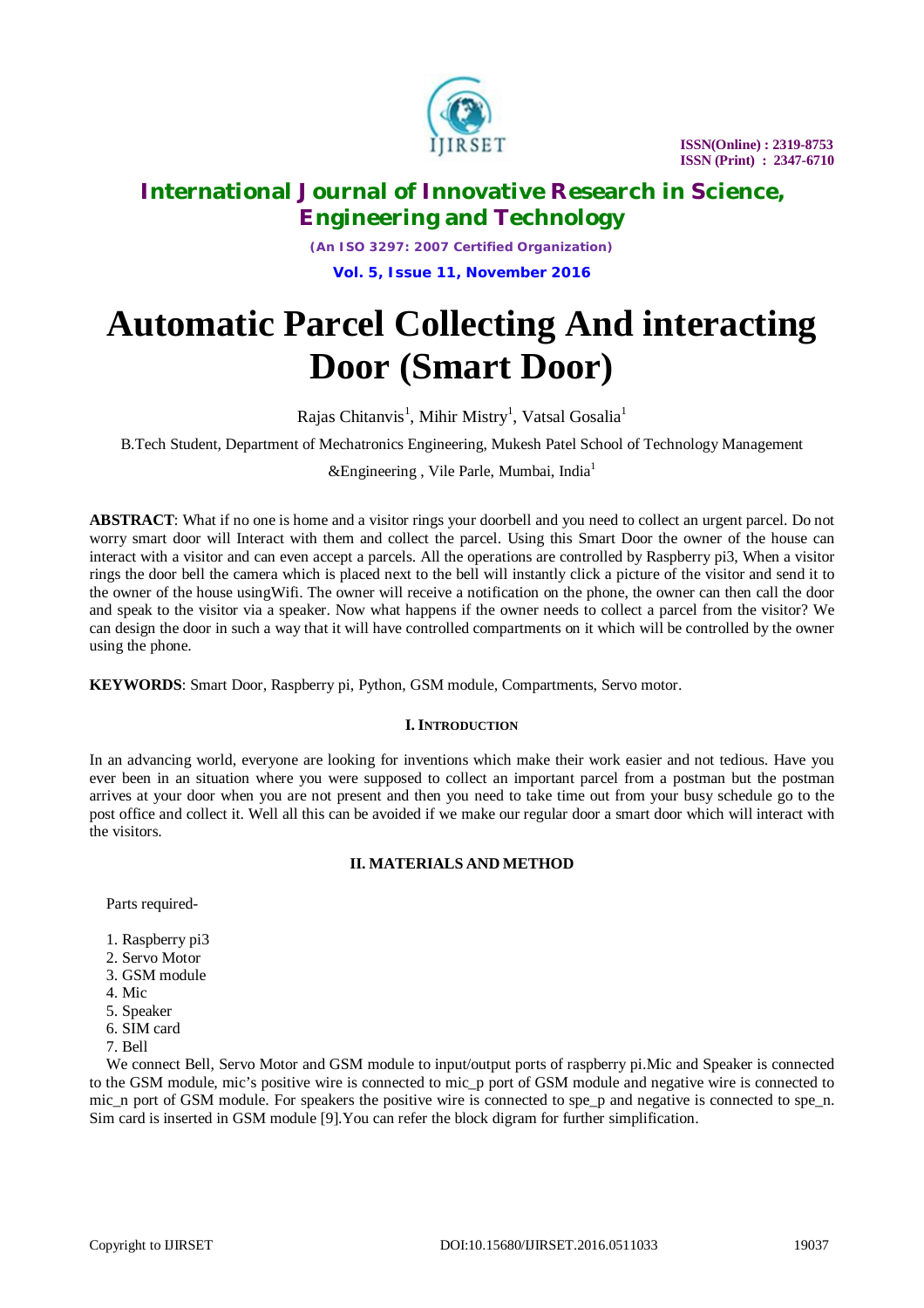

# **International Journal of Innovative Research in Science, Engineering and Technology**

*(An ISO 3297: 2007 Certified Organization)* **Vol. 5, Issue 11, November 2016**



**III. SCOPE OF RESEARCH**

Till now we have planned to make a door which will interact with the visitor and perform some basic tasks, such as the door will accept the newspapers from a newspaper boy and milk from milkman. Later we can program the door to interact in a better way through video calling and we can add more compartments or design a door which can accept various different parcels such as cylinders. Later we can program the door in such a way that it can allow a temporary access in the house on owners command. The biggest task will be to apply artificial intelligence to it. This is a major step towards home automation and home security. No such doors are available in the market and introduction of such doors in home automation is one step forward.[1]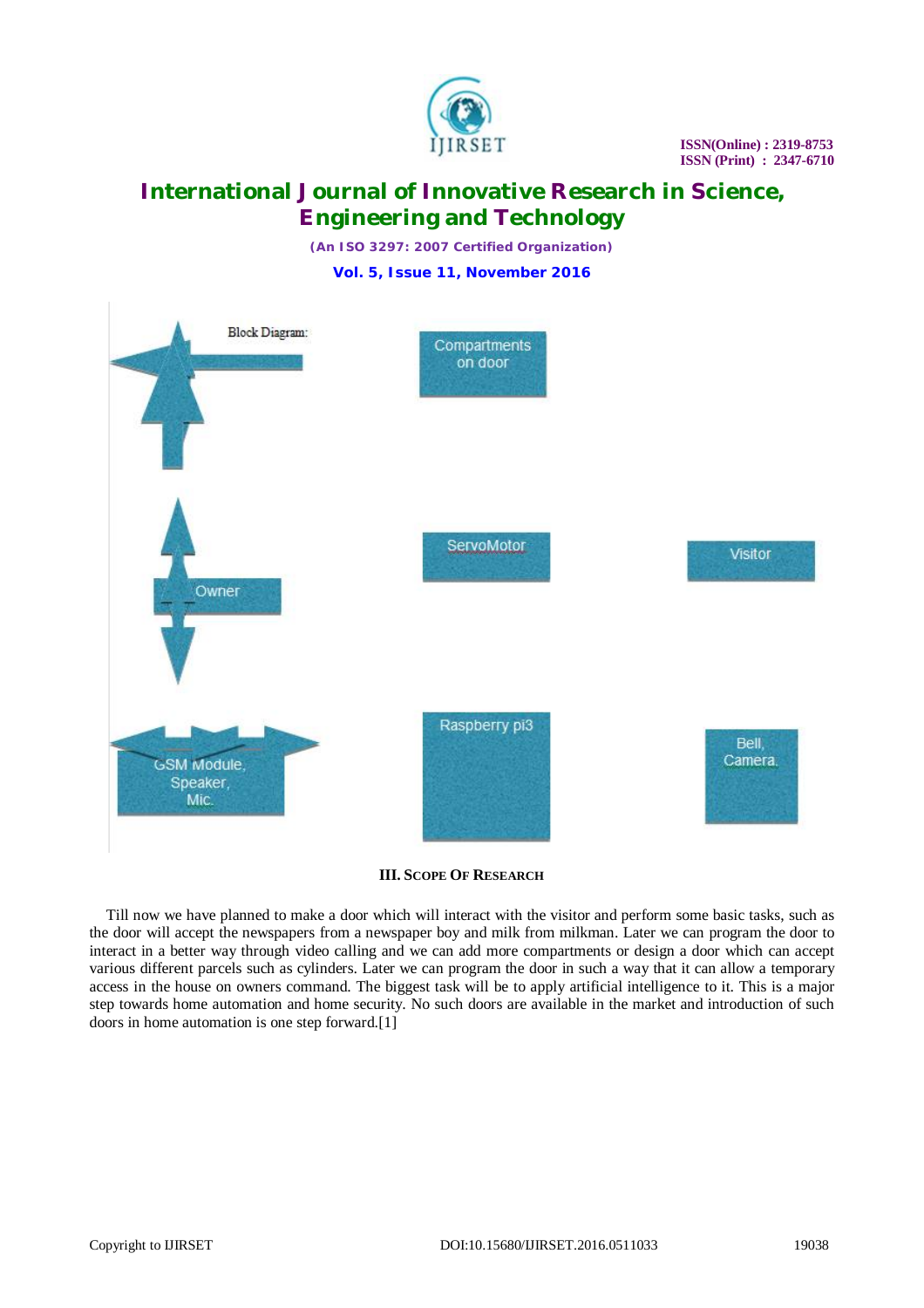

 **ISSN(Online) : 2319-8753 ISSN (Print) : 2347-6710**

### **International Journal of Innovative Research in Science, Engineering and Technology**

*(An ISO 3297: 2007 Certified Organization)*

**Vol. 5, Issue 11, November 2016**

#### **IV. PROPOSED METHODOLOGY AND DISCUSSION**

All operations will be controlled by Raspberry pie 3 [8], A camera will be connected to the Raspberry pie which will be used to capture the pictures of the visitors[7]. Next step is how will raspberry pi come to know that the bell has rang, Raspberry pi and the bell has to be interfaced properly. The idea is to tap into the doorbell base's LED and have a script look for the LED blinking. If it finds it blinking, then someone is ringing the doorbell. We take a picture and email it as attachment. We can then set up a rule in Gmail to forward to a emailtosms service. When the owner gets the notification he/she can call the door. For calling we use a GSM module, Speaker and mic. There is more than one way to interface SIM900 GSM Module[6] with Raspberry Pi. Easiest way is to use an USB GSM Modem or to use a USB to Serial Converter along with the SIM900 GSM MODEM. There will be compartments on the door, whose movement is done by servo motor[5] which is controlled by raspberry pi. Connect the raspberry pi to phone using IP address[4]. The phone will send command to raspberry pi and thus will control the compartments on the door. The position of the servo motor is set by the length of a pulse. The servo expects to receive a pulse at least every 20 milliseconds. If that pulse is high for 1 millisecond, the servo angle will be zero; if it is 1.5 milliseconds, it will be at its centre position; and if it is 2 milliseconds, it will be at 180 degrees[3]. All coding will be done in python software[2].



(a) Interface between Bell and Raspberry pi. The idea is the following: to tap into the doorbell base's LED and have a script look for the LED blinking; If it finds it blinking, then someone is ringing the doorbell. We take a picture and email it as attachment. [12]



(b) Interface between GSM module and Raspberry pi.We need Raspberry pi, GSM module, 5V battery, Connecting wires, sim card. Insert a sim card in to the GSM modem and make the suitable connections as shown in the figure. A suitable factor that should keep in mind is that, the sim used in the module should have enough balance to send the sms and it should be kept in a place having appropriate range for that particular network. [10]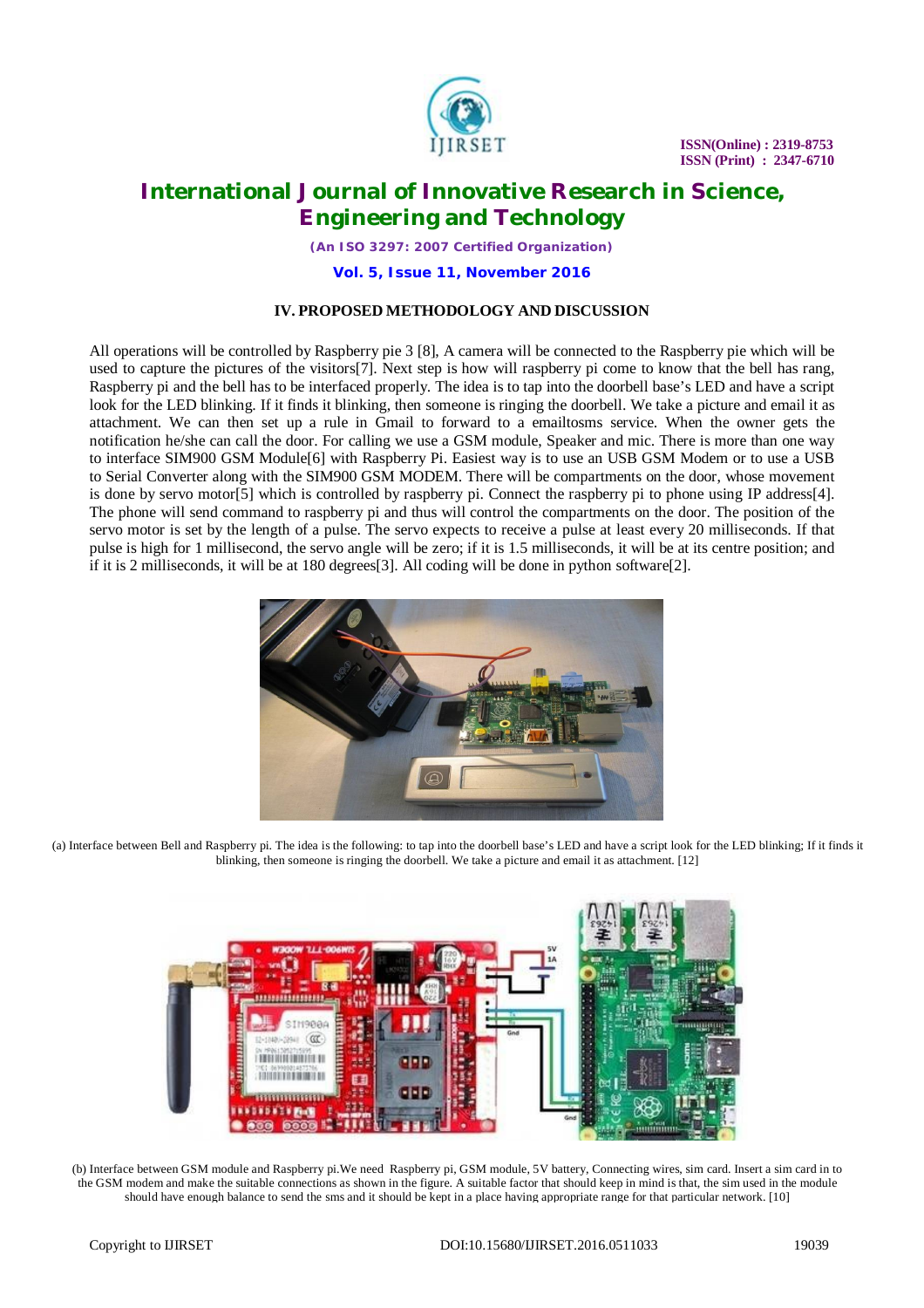

# **International Journal of Innovative Research in Science, Engineering and Technology**

*(An ISO 3297: 2007 Certified Organization)* **Vol. 5, Issue 11, November 2016**



(c) Interface between Servo motor and Raspberry pi. For this we need 5V servo motor, 1kΩ resistor, 5V 1A power supply or 4.8V battery pack. The 1kΩ resistor is not essential, but it does protect the GPIO pin from unexpectedly high currents in the control signal, which could occur if a fault developed on the servo.[11]



### **V. FINAL PRODUCT**

Our final product will look like the figure above.The compartments on door are controlled by the owner through phone. The upper compartment is for newspapers and the bottom compartment is for any other parcel.